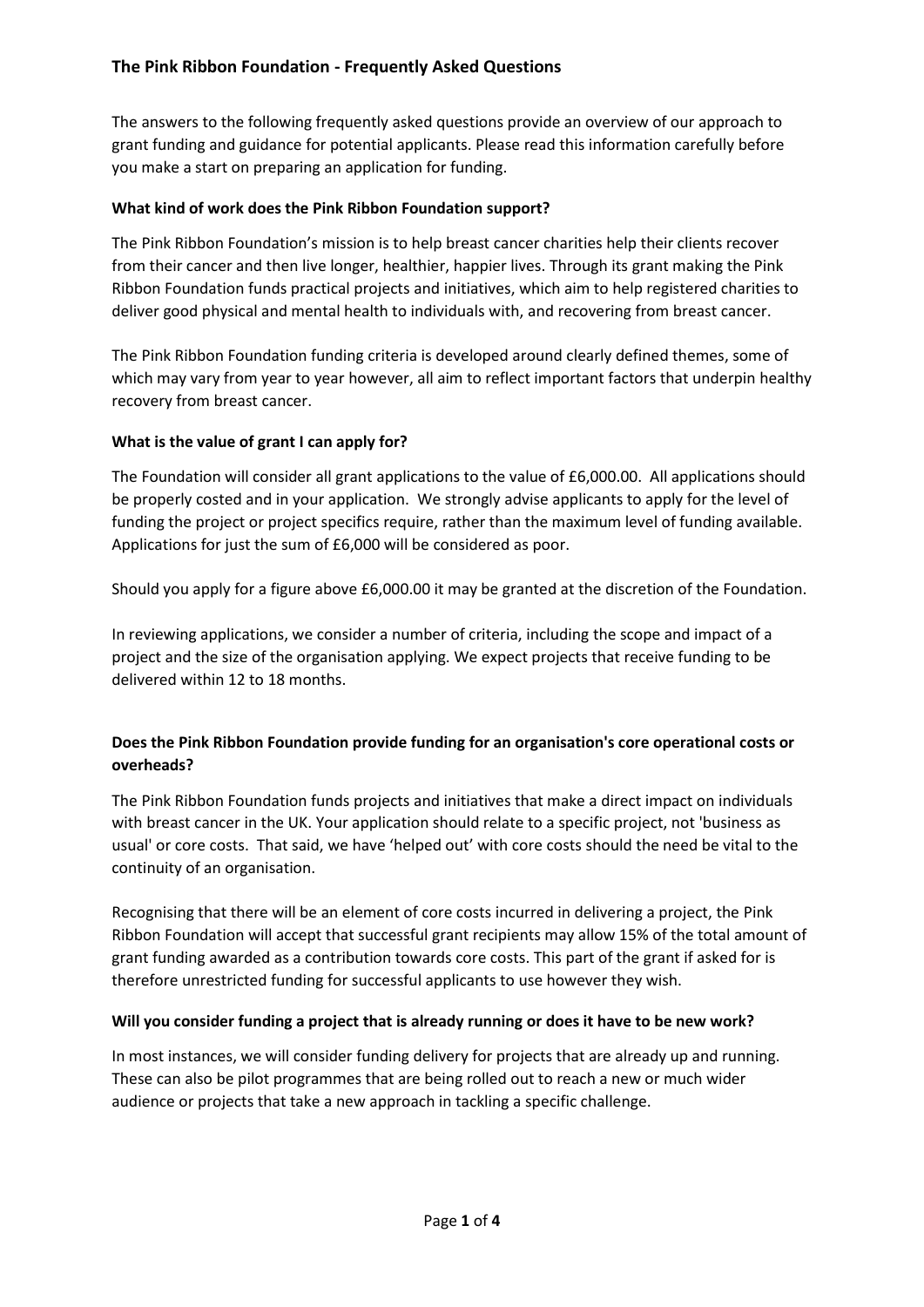# **The Pink Ribbon Foundation - Frequently Asked Questions**

### **Will I have a better chance if I apply early?**

We review application's annually and applicants are given a final date for their applications to be submitted. All applications should be in writing on the Foundation's form and accompanied with a letter of interest and a set of your last financial years accounts. Please note applications will not be accepted after the closing date, which can be found on our website.

### **Where does the Foundation fund geographically?**

The Pink Ribbon Foundation will fund projects that make a tangible impact anywhere in the UK. By the UK, we mean England, Wales, Scotland, Northern Ireland, the Isle of Man and the Channel Islands. We do not fund any overseas work, even if the organisation running the project is UK based. Again, the one exception is where the monies raised have been in a different country and there those monies raised will be repatriated to a relevant breast cancer charity in that country.

#### **Can we submit multiple applications?**

No. The Pink Ribbon Foundation will only accept one application per organisation for each year.

If your organisation is part of or affiliated to a national organisation, body or network, we encourage you to contact your national office or HQ to find out whether there are plans to submit an application on behalf of the national network before you make a start on an application for funding.

# **We are a social enterprise / a Community Interest Company / a for profit organisation delivering a charitable project. Can we submit an application for funding?**

Yes, as long as your organisation is legally constituted, the proposed project is clearly for public benefit and fits the focus of an open funding programme.

#### **I am an individual. Can I submit an application for funding?**

No. We do not fund individuals or causes that will benefit just one person. This includes grants for educational bursaries, gap year or elective projects, and academic research as part of undergraduate or postgraduate education.

#### **Do you accept partnership bids?**

Yes, the Pink Ribbon Foundation does accept partnership bids. However, one clearly identified lead organisation will need to submit the application on behalf of the partnership and act as the main point of contact for all communication with the Pink Ribbon Foundation. If the project is successful in securing funding, the lead organisation will be required to take on a central co-ordinating role to ensure the project is delivered as outlined.

#### **We want to make an application but we do not have a set of accounts, or a track record.**

The Pink Ribbon Foundation understands that new and emerging organisations may not have the documentation and record of established organisations. If this is the case, we will advise you on what further information will be required to support relevant and appropriate due diligence.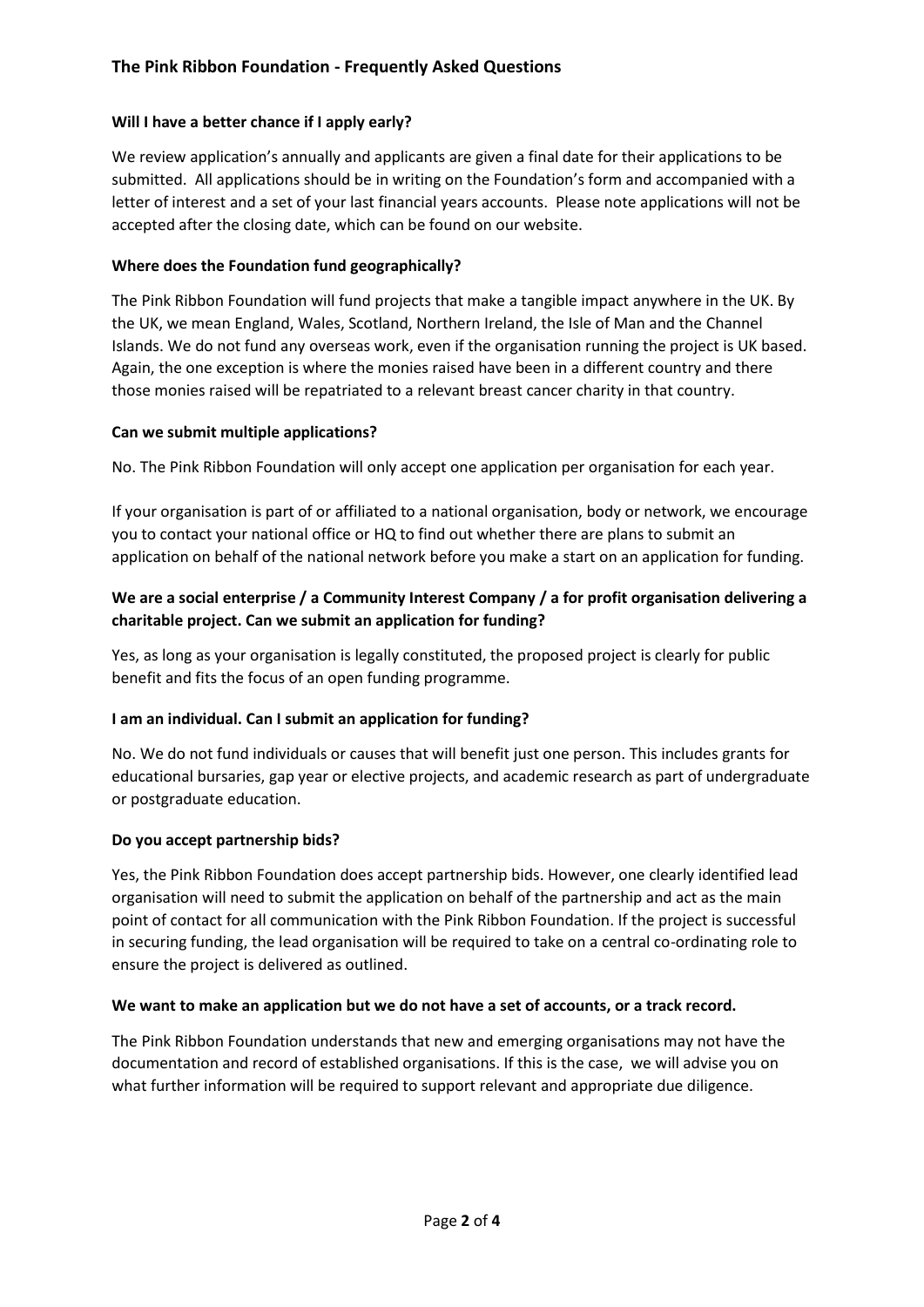# **Can I email my application?**

Sorry but no. The Pink Ribbon Foundation's 2020 application form should be downloaded via our website, printed off and posted with a set of your last accounts. Please note that we strongly advise applicants to complete an application in draft form before submitting your application, as we have seen many errors leading to a rejection of the application.

# **If successful, how will I have to report on my grant?**

If your application is successful, you will be asked to send a letter confirming your acceptance and subsequently a project up-date by email twice a year, as detailed in your grant letter. Should these not be sent this would invalidate any application made for the following year. However, should the grant be funding a one off or very short term event, or be part of a much larger 'appeal' we would only expect one report.

# **How is the Pink Ribbon Foundation managed and governed?**

The Pink Ribbon Foundation is a charity registered with the Charity Commission (charity number 1080839). The Foundation is governed by a Board of three grant making trustees.

# **Are there any areas of work you do not currently fund?**

We understand that many organisations and individuals are looking for funding to deliver a wide range of valuable and worthwhile work; however, there are some areas of work that the Pink Ribbon Foundation does not currently fund. These include:

- work that does not fall within the scope of the Pink Ribbon Foundation's charitable purposes
- work that is not clearly aligned with the stated funding priorities
- projects delivered outside of the UK
- long-term projects and initiatives we expect the vast majority of projects funded to be delivered within 12 to 18 months
- work being delivered by NHS Trusts and local authorities
- work which might reasonably be eligible for funding from statutory bodies
- some general awareness and information campaigns
- sponsorship of or attendance at meetings, events and conferences
- large fundraising appeals, including requests for contributions to capital or equipment costs
- unrestricted funding
- educational bursaries or grants for university or postgraduate education, school trips or projects, gap year or elective year projects
- academic research, including funding for educational or research posts

# **How many applications can I submit?**

Only one application per year will be considered per organisation.

# **Our organisation is affiliated to a national network. Can we apply?**

Yes. However, if your organisation is part of or affiliated to a national organisation, body or network, we also encourage you to contact your national office or HQ to find out whether there are plans to submit an application on behalf of the national network before you make a start on an application for funding.